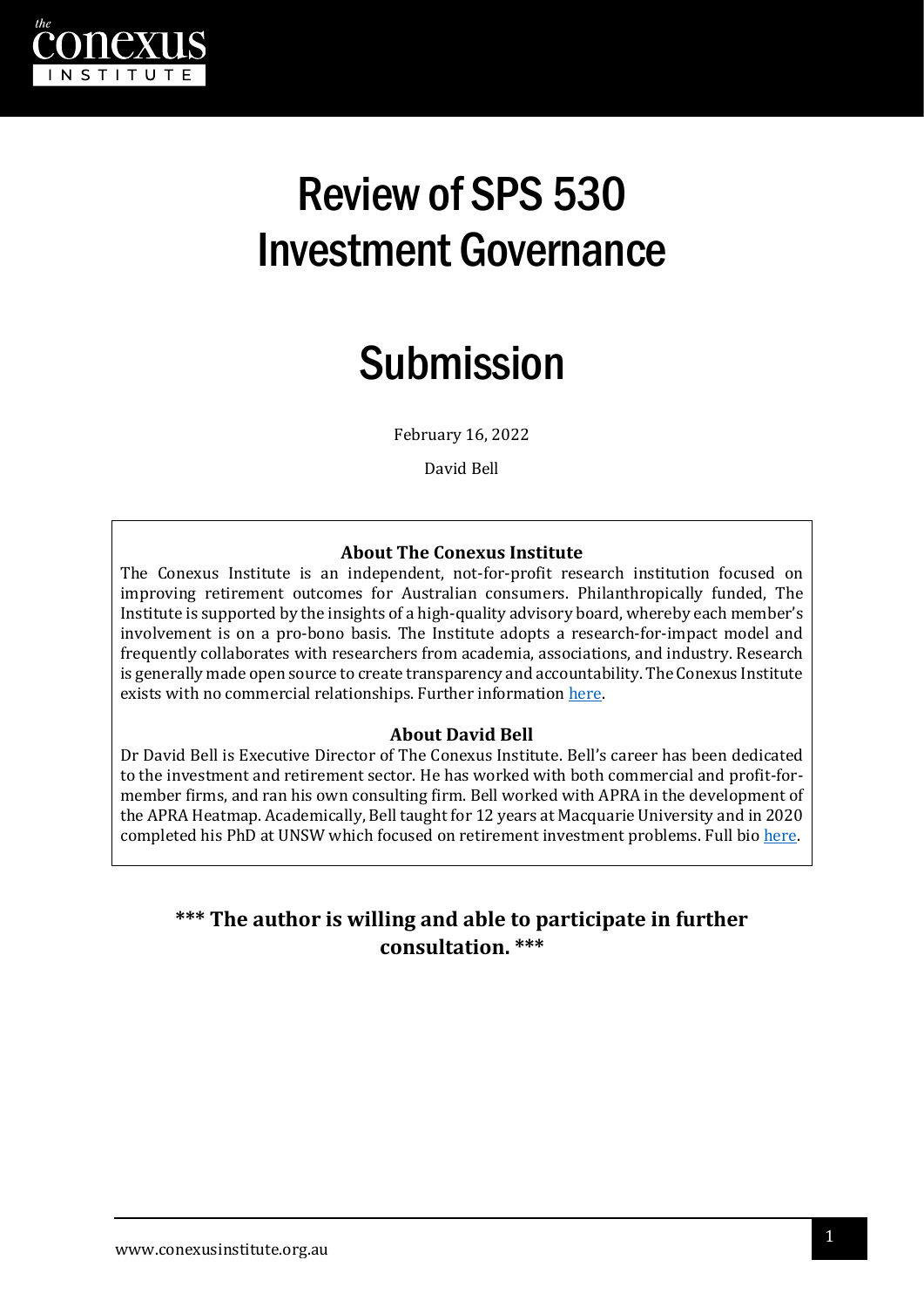# 1. Summary and recommendations

APRA's Investment Governance framework is foundational to the way super funds structure and operate their investment activities. We believe that there is an opportunity to develop a framework which is more principles-based. This would improve its consistency with other areas of policy and regulation, while ensuring that the framework remains contemporary (we believe that prescriptive directions can age faster).

We detail a range of suggestions relating to the "key requirements" section, the most notable ones being:

- 1. Introduce a new requirement that trustees review their investment operating model.
- 2. Replace the stress testing requirement with the requirement for a comprehensive investment risk management framework.
- 3. Expand "liquidity management plan" to "liquidity management framework", with additional requirements for trustees to review the broad range of issues associated with investing into illiquid assets.
- 4. Introduce a new requirement that trustees review the member inequities that may exist in their investment management and product management activities.

## 2. Further detail

### 2.1. Principles-based rather than prescriptive

The draft investment governance framework remains quite prescriptive. This contrasts with other policy areas, such as retirement, where policy and regulation are being positioned as principles-based.

We believe the principles-based approach, accompanied by a strong engagement and feedback process, has multiple benefits. The investment governance framework would require less maintenance, while facilitating contemporary practices (as some prescriptive directions might become out-dated). Implemented well, the framework provides a constant feedback loop which, over time, can lift baseline standards and provide a basis for providing capability feedback to funds, especially those with relatively weak investment governance practices. This is framed in Figure 1.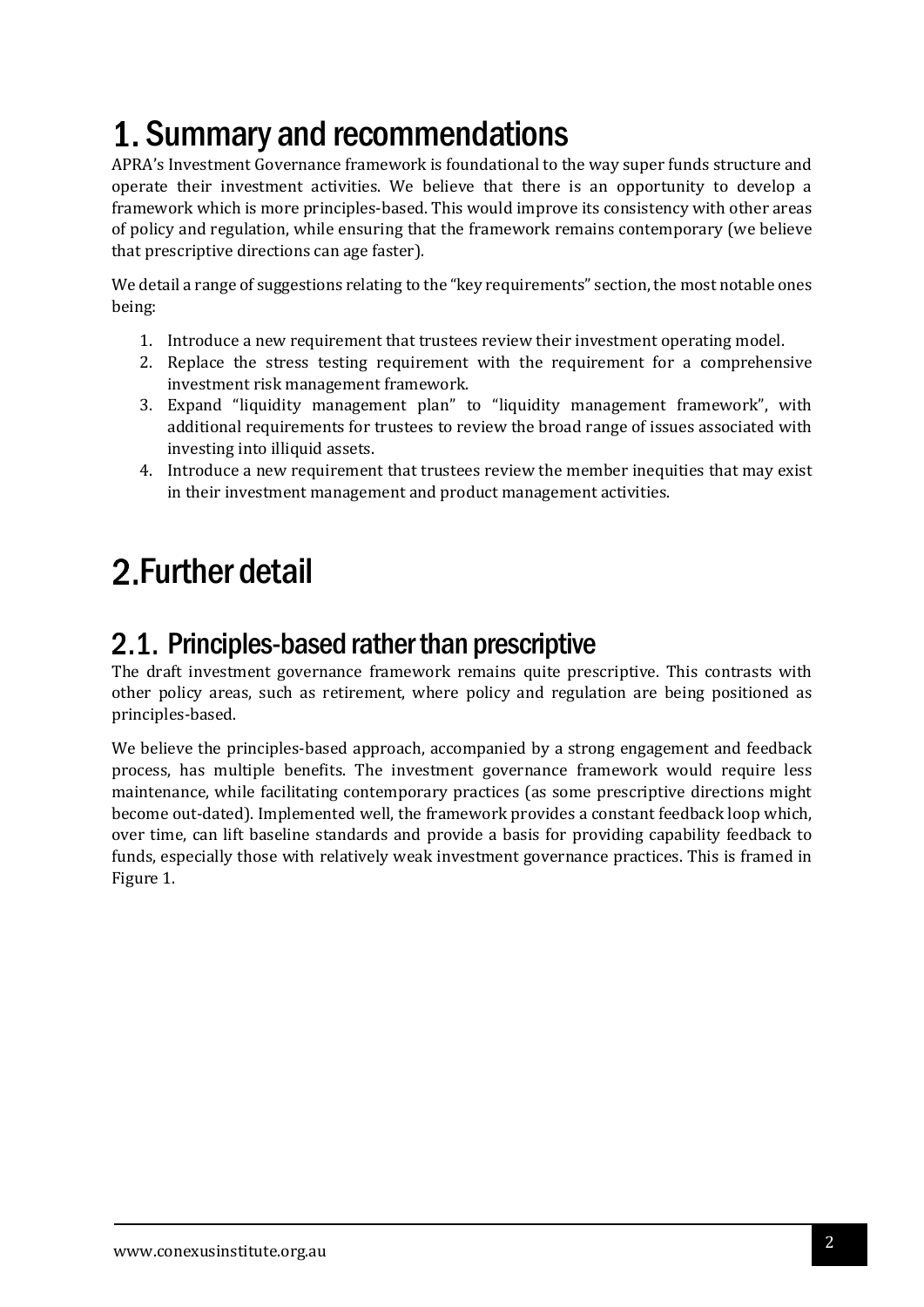

Figure 1: A well-functioning principles-based investment governance framework in concept.

## 2.2. Detailed requirements

The remainder of this document focuses on the key requirements listed in the draft Prudential Standard. They are listed as:

*"The key requirements of this Prudential Standard are that an RSE licensee must:*

- *formulate specific and measurable investment objectives for each investment option, including return and risk objectives;*
- *develop and implement an effective due diligence process for the selection of investments;*
- *determine appropriate measures to monitor the performance of investments on an ongoing basis;*
- *review the investment objectives and investment strategies on a periodic basis;*
- *develop and maintain a comprehensive investment stress testing program;*
- *formulate a liquidity management plan; and*
- *develop and implement an effective valuation governance framework."*

We recommend the following as an alternative list:

- Review the investment operating model to assess whether it is appropriate given investment market structure and competitive relative to the investment capabilities of other super funds.
- Formulate specific and measurable investment objectives for each investment option, including return and risk objectives.
- Develop, maintain and review an effective due diligence process for the implementation of portfolios.
- Determine, maintain and review appropriate processes to monitor and assess the performance of investment portfolios.
- Develop, implement and review a comprehensive investment risk management framework.
- Develop, implement and review a liquidity management framework.
- Develop, implement and review an effective valuation governance framework.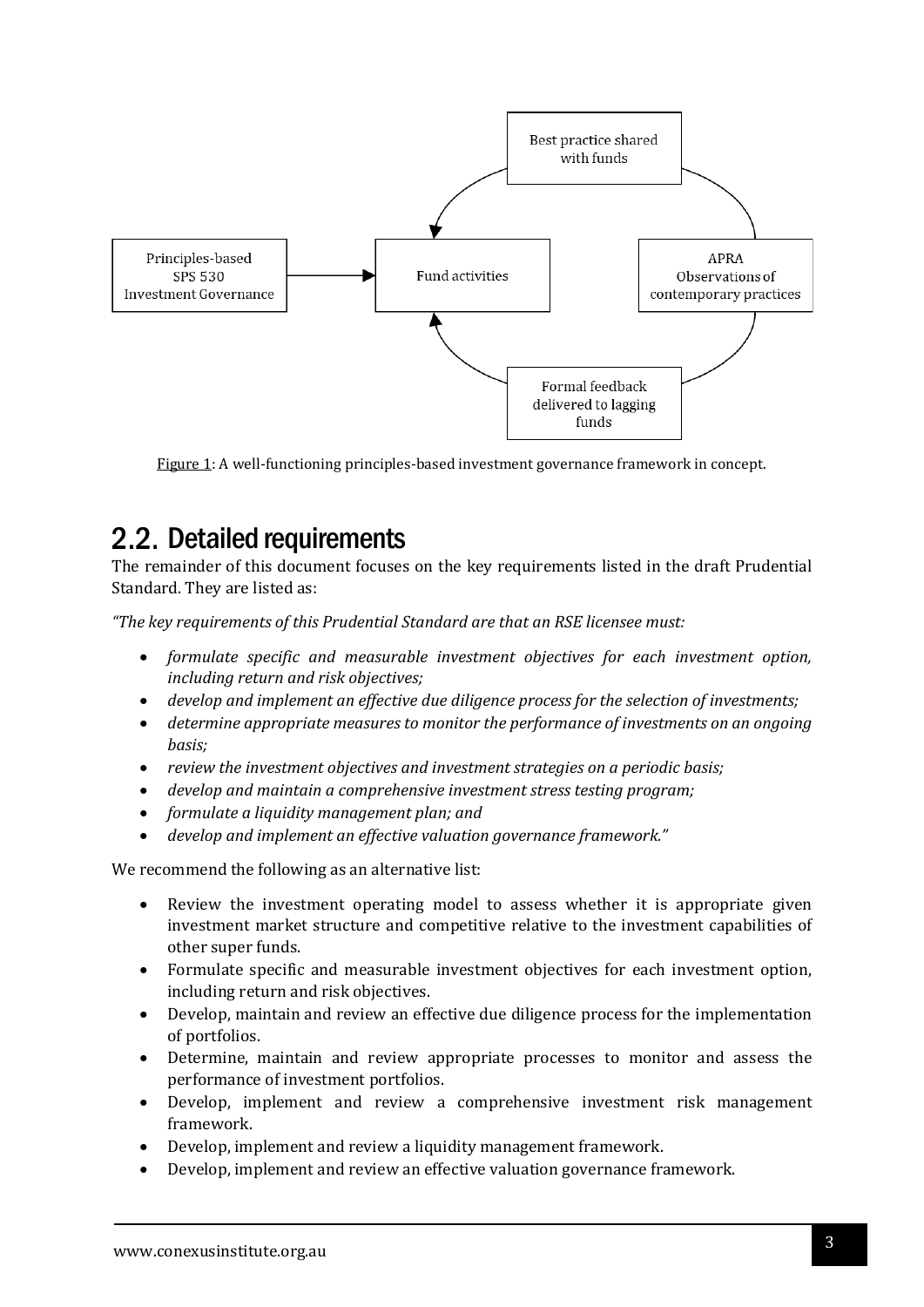• Develop, implement and review an effective framework for assessing member inequities.

We now explore each recommended change in detail.

### 2.2.1. Investment operating model

The investment operating model is foundational to the investment outcomes that a super fund delivers for its members. Dimensions of an investment operating model include (but are not limited to):

- Investment model: such as a traditional SAA approach or a "total portfolio approach".
- Asset allocation approach: passive or varying degrees of active asset allocation.
- Active management: passive or varying degrees of active.
- Investment universe: from public through to private assets.
- Implementation: degrees of internal and external management.
- Resourcing: size of team.
- Research model: internal management through to extensive use of external consultants.

We suggest wording along the following lines:

*"Review the investment operating model to assess whether it is appropriate given investment market structure and competitive relative to the investment capabilities of other super funds"*

The above statement reflects our belief that the investment operating model needs to be through at least two lenses. The first is through the lens of absolute member outcomes, whereby the line of self-assessment may be whether the investment operating model is appropriate for the market environment. The second is through a relative lens, where the consideration needs to be whether the investment operating model has reasonable prospects of competing effectively against the investment operating models of other super funds.

An interesting reflection here is on fund size. It appears logic that investment operating models need to be appropriate relative to the size of the fund. However the relative (to peers) assessment would obligate trustees to consider the prospects of their fund relative to those of alternative offerings from funds of varying sizes.

#### 2.2.2. Investment objectives

No change.

### 2.2.3. Due diligence process

We suggest that reference to due diligence should be refined to the following:

*"Develop, maintain and review an effective due diligence process for the implementation of portfolios"*

We view this as more appropriate given the broad range of investment operating models which exist. Here we focus on "implementation of portfolios" rather than "selection of investments". This broader framing better addresses important areas such as internal processes (asset allocation, security selection and manager selection), internal teams, and external consultancy arrangements.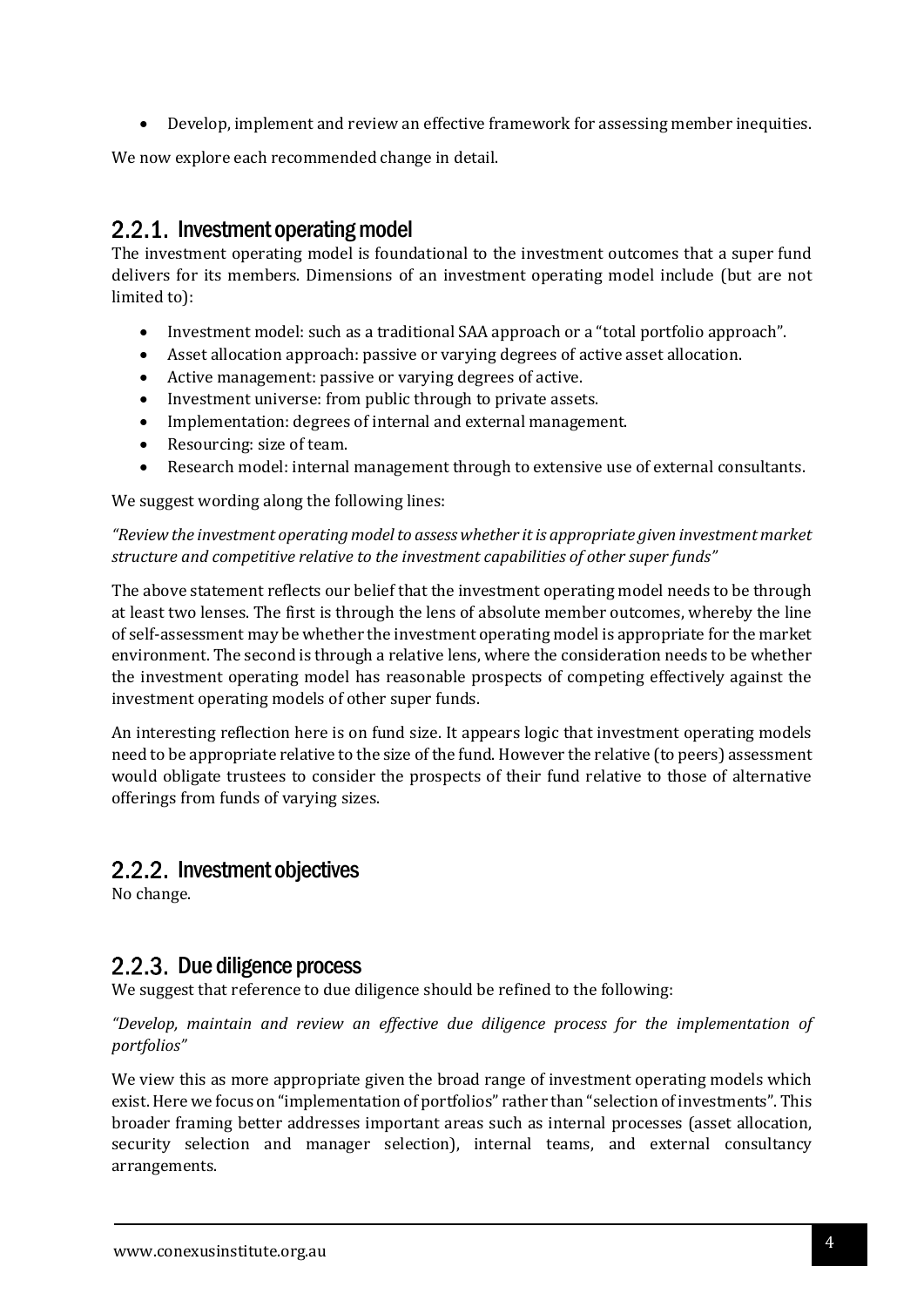#### 2.2.4. Reviewing the performance of investment portfolios

We suggest a small change in wording to:

*"Determine, maintain and review appropriate processes to monitor and assess the performance of investment portfolios"*

We observe that performance assessment techniques need to be reviewed by trustees. Performance measurement is an active discipline and new assessment techniques emerge through time. Further, as funds review and evolve their investment operating model, the way performance is monitored and assessed may need to be reviewed.

We also suggest that extending "monitor" to "monitor and assess", as it creates a higher expectation for trustees, ensuring that performance assessment is more than a compliance exercise.

#### 2.2.5. Comprehensive investment risk management framework

The draft framework positions investment stress testing as the primary investment risk management process:

*"… an RSE licensee must:*

#### *develop and maintain a comprehensive investment stress testing program"*

However there are many risk management practices which a best-practice RSE licensee should consider. In addition to stress testing, there are many other risk management techniques which provide valuable insights. This list (accompanied by brief definitions), is non-exhaustive:

- Factor exposures determination of, and exposure to, different portfolio risk factors.
- Sensitivity analysis sensitivity to different risk factors.
- Scenario analysis which considers the impact of scenarios (which affect multiple variables) on portfolio performance (technically stress testing considers only one variable).
- Pre-mortems prospective hindsight analysis for failure to deliver targeted investment outcomes.
- aR analysis including VaR (Value-at-Risk).
- Intertemporal considerations (different timeframes may incorporate market structure considerations and portfolio management responses such as re-balancing).
- Portfolio event role plays (where a hypothetical event is "walked through" to assess response and outcomes).
- Measures which are specific to ESG and sustainability.

Each piece of risk management provides marginal, but valuable, insight. Indeed a mosaic approach to risk management (which considers the insights drawn from multiple risk management techniques) is considered to be good practice.

We believe broader wording may be more appropriate:

*"Develop, implement and review a comprehensive investment risk management framework"*